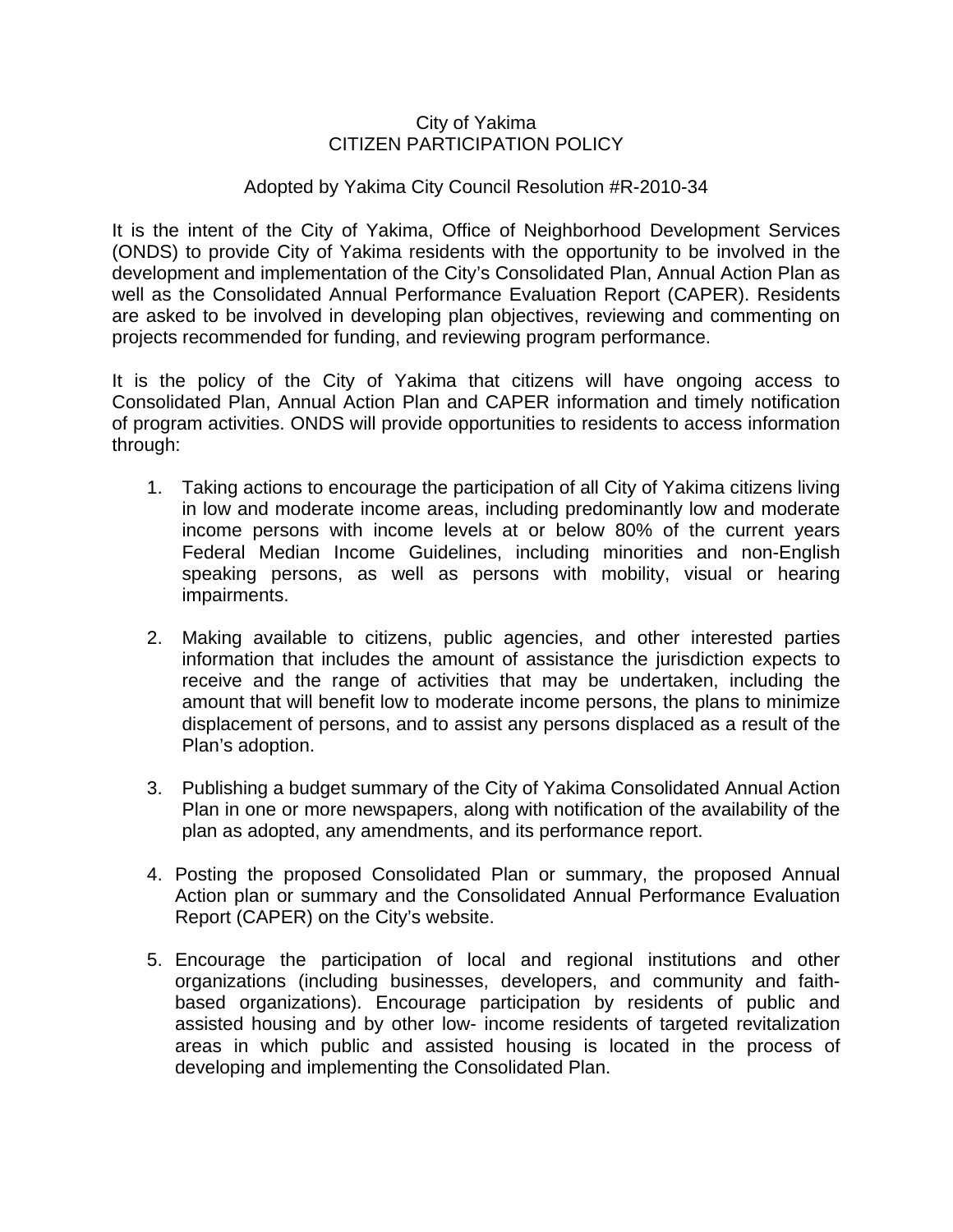- 6. Conducting at least two public hearings to discuss the Consolidated Plan, housing and community development needs, proposed activity funding and/or program performance.
- 7. Providing a period of not less than 30 days to receive written comments from citizens or units of government on the Plan and ensuing amendments, and 15 days to receive written comments concerning the CAPER, before submission to HUD.
- 8. Advertising the availability of Community Development Block Grant and HOME funded services to City of Yakima residents. Specific marketing methods vary according to the type of service and client group. All funded projects will be affirmatively marketed to low income persons, minority persons and individuals with disabilities and making available at libraries, government offices and public places copies of the Drafts for the Consolidated Plan, Annual Action Plan and the CAPER during comment periods as well as the adopted final plans.
- 9. Newspaper notices containing the times, location and dates of neighborhood meetings.

# **PUBLIC HEARINGS**

The City of Yakima, Office of Neighborhood Development Services conducts hearings during the year for the purpose of providing information about the Consolidated Plan and Community Development Block Grant and HOME programs to city residents, and to receive comments from citizens regarding affordable housing and community development needs, proposed activities, and program performance. The number of hearings conducted during the year depends on the needs of City residents and the nature of the proposed activities. At a minimum, two hearings will be conducted for the following purposes:

- 1. To obtain citizens views on affordable housing and community development needs, prior to adopting the Consolidated Plan.
- 2. To receive citizen's comments on proposed activities, prior to funding decisions being adopted in the Annual Action plan.
- 3. To review program performance.

Hearings may be conducted at locations other than the City of Yakima Council Chambers to make them more accessible to residents of areas which have a significant number of low and moderate income residents or areas where community development or affordable housing activities are proposed. Hearings are generally held in the evenings to encourage greater public attendance.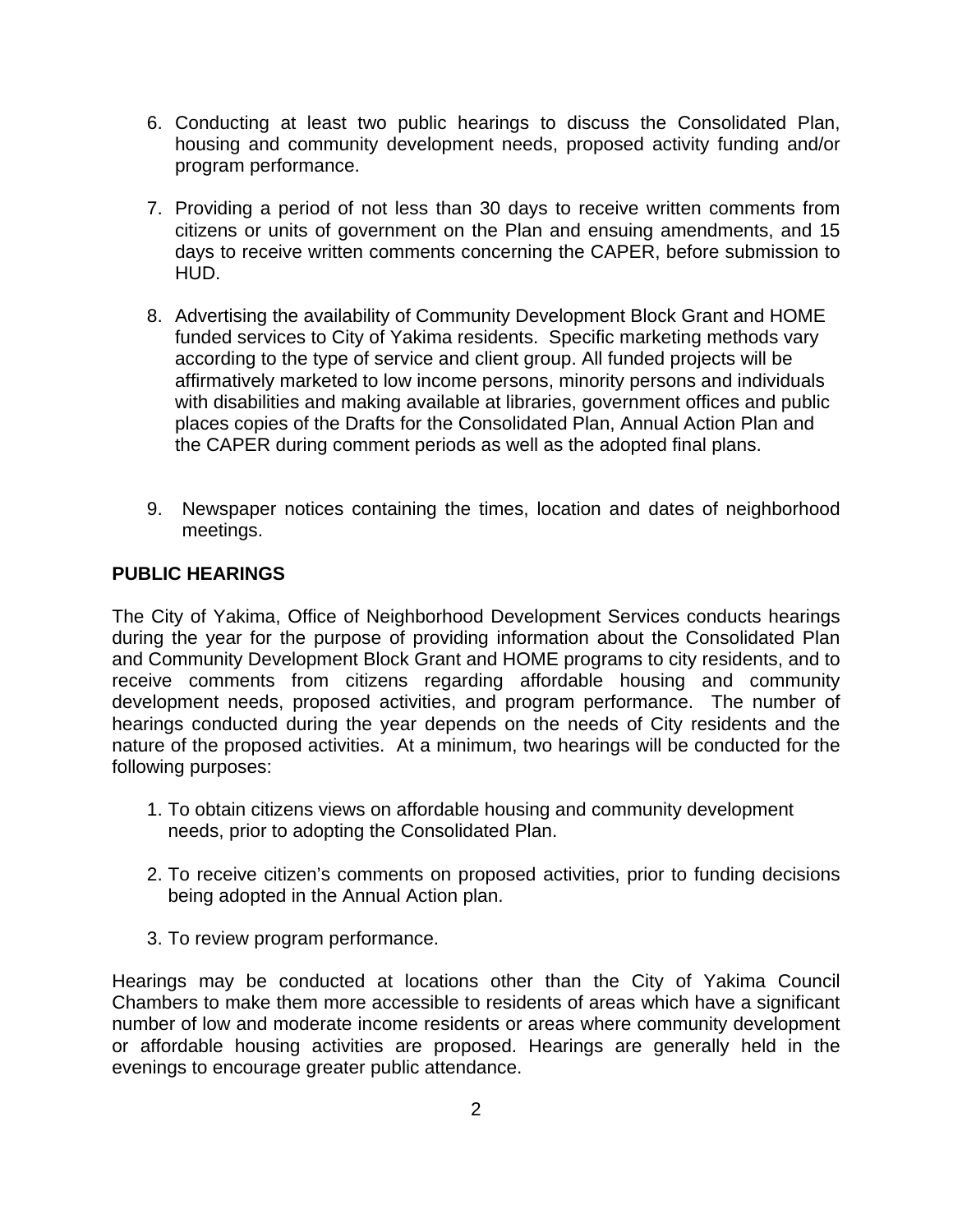Public hearings and meetings are advertised at least fifteen (15) days in advance of the meeting date in local newspapers in both English and Spanish. Meetings and hearings are open to the public. Notices of hearings are also provided to persons and organizations requesting program information from ONDS and to units of general local government, when appropriate. ONDS strongly encourages written comments whenever possible from its citizens.

Non-English speaking residents and persons who have physical, mental or developmental disabilities that may make it difficult for them to participate in public hearings may obtain program and plan information by contacting ONDS. Hearing notices state that signing, translation or other services needed by non-English speaking persons or persons with disabilities will be available if requested in writing to the ONDS manager at least one week (7 days) in advance. Hearings are held in locations accessible to persons with limited mobility and are accessible to public transportation.

### **PROGRAM DOCUMENTS**

The office of Neighborhood Development Services (ONDS) prepares several planning, reporting and policy documents related to the funding programs covered under the Consolidated Plan. Copies of these documents are provided to interested individuals and parties upon request as applicable.

Interested organizations or individuals may contact ONDS for more information, or to request mailing of a particular document by contacting the ONDS manager.

#### **DEFINITION OF SUBSTANTIAL AMENDMENT**

- A substantial amendment to the Consolidated Plan and/or Annual Action Plan will be triggered when more than 10% of a "Program Budget Line" will be reduced.
- Changes in the adopted Citizen Participation process.
- Changes in allocation priorities or in the method of distributing funds.
- Changes in the use of CDBG or HOME funds from one eligible activity to another involving more than 10% of a "Program Budget line".
- Initiation of a program not previously described in the Consolidated Plan and/or Annual Action Plan to receive more than 10% of a "Program Budget line".

## **SUBSTANTIAL AMENDMENT PROCESS**

• A thirty (30) day written comment period will be published in the local newspapers in both English and Spanish to provide citizen review of the proposed "Substantial Amendment" and allow written comments to ONDS prior to adoption.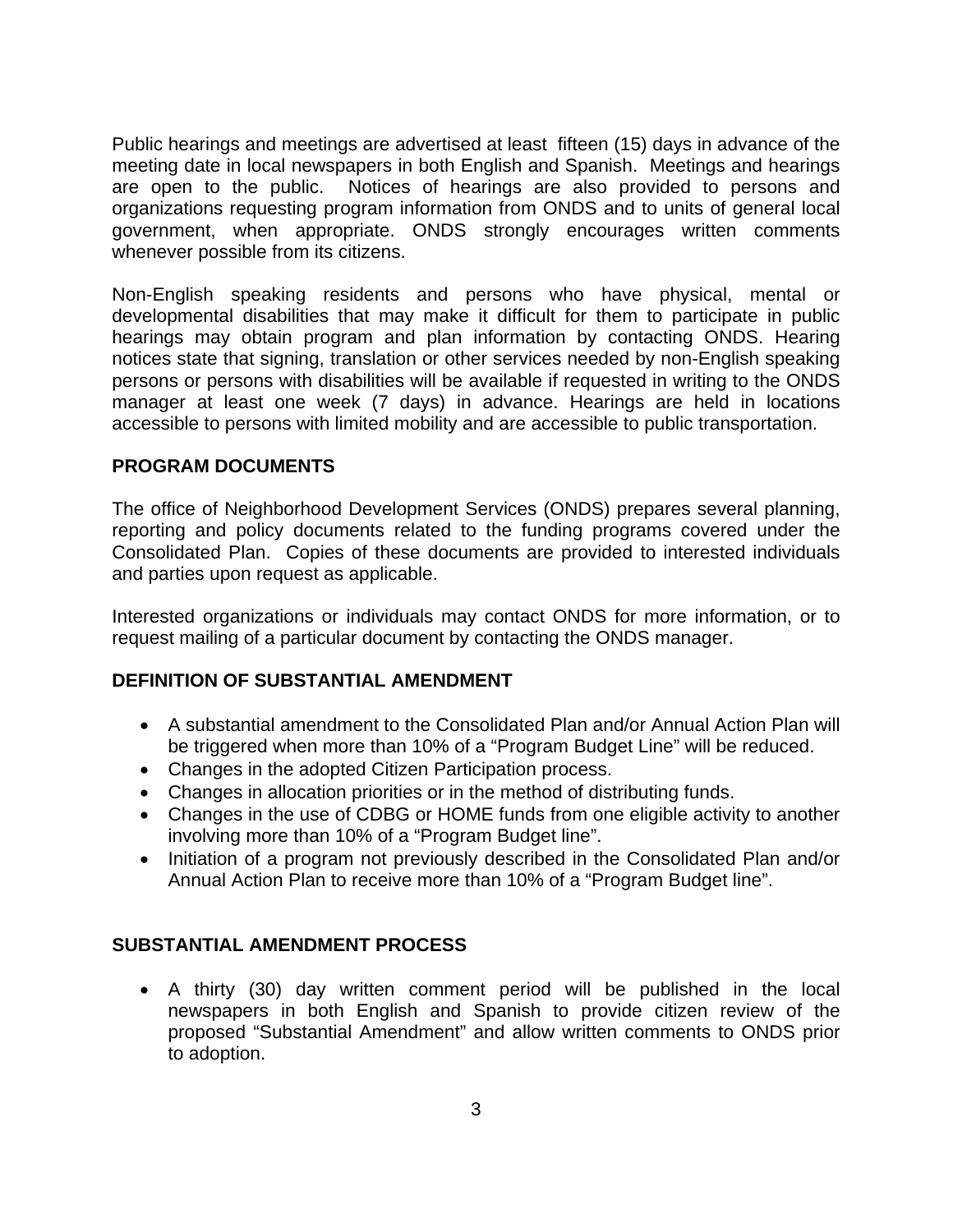• After the thirty (30) day written comment period a fourteen (14) day Public Hearing notice will be given to allow citizens to participate in a Public Hearing before the City of Yakima Council prior to the amendments adoption.

# **REQUESTS FOR PROPOSALS**

The City of Yakima accepts "Proposals for Funding" for Community Development Block Grant (CDBG) and HOME funds throughout the year. The City of Yakima will provide technical assistance to individuals and/or groups representative of persons of low and moderate income that request such assistance in developing proposals for funding. The process is as follows;

- If technical assistance is needed, a written request for assistance should be submitted to the ONDS manager.
- Submission of a "Proposal for Funding" should be submitted to Neighborhood Development Services Manager in writing and should include a full description of the proposed project or activity, a description of "Sources and Uses" to include all funding from sources to include city funding, a projected time line of duration of the project from start to finish, a summary description of the benefit of the project to the low to moderate income citizens within the City of Yakima.
- At the earliest convenience of the Neighborhood Development Committee the individual or agency submitting the "Proposal for Funding" will be invited to discuss their proposal directly with the committee.
- If the Neighborhood Development Committee (comprised of three city council members) recommends moving the request forward, it then goes before the city council at its earliest convenience.

# **COMMENTS**

The City of Yakima solicits written views and written public comment from all its citizens. Public written comment on the Consolidated Plan, Annual Action Plan, and/ or the Consolidated Annual Performance Evaluation Report (CAPER) should be addressed or hand delivered to the City of Yakima Office of Neighborhood Development Services Manager.

Attention: ONDS Manager 112 S.  $8<sup>th</sup>$  Street Yakima, WA. 98901